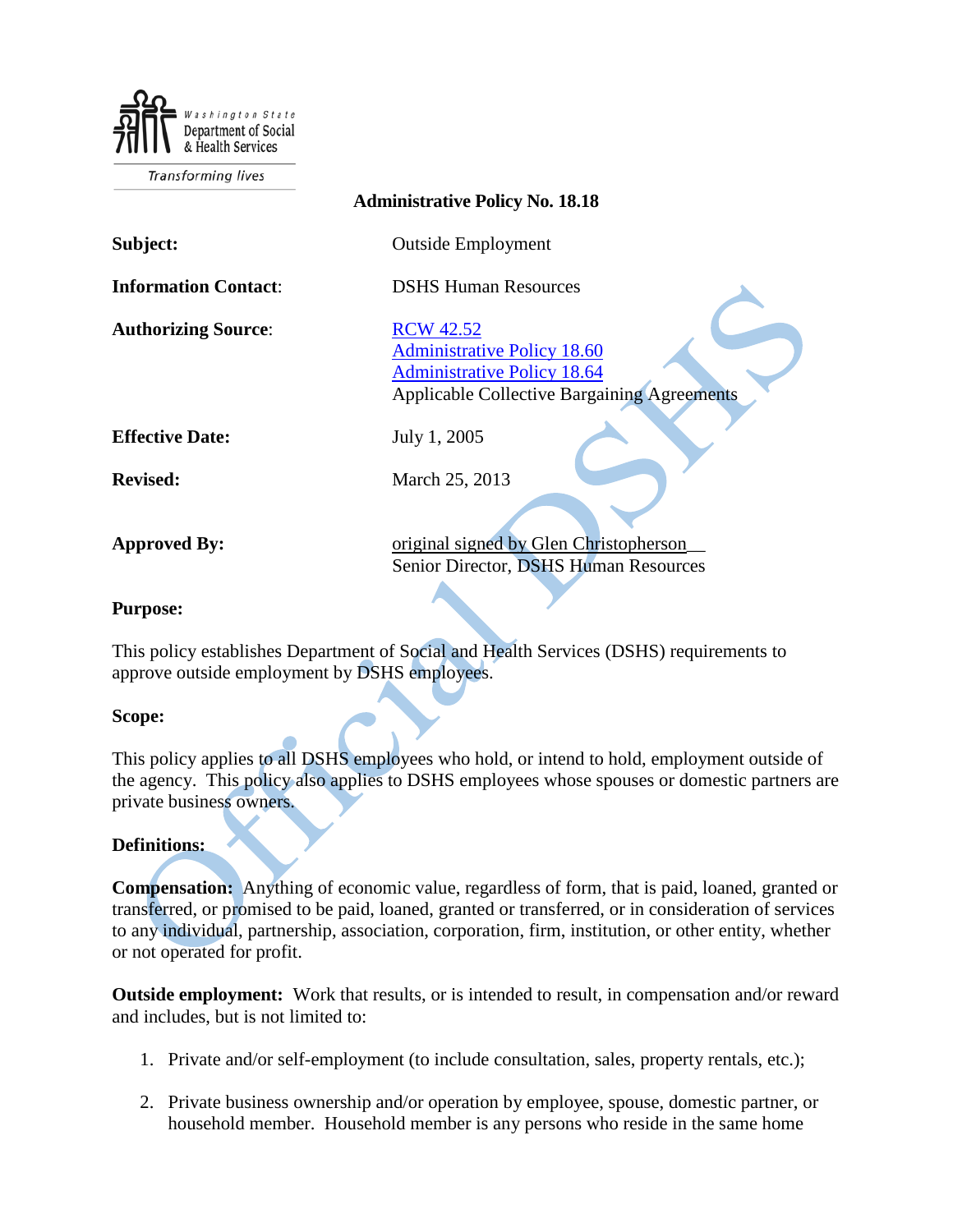who have reciprocal duties to and do provide financial support for one another. The term does not include persons sharing the same house when the living style is primarily that of a dormitory or commune;

- 3. Employment as a consultant or advisor;
- 4. Employment in another DSHS subdivision, government agency, or non-profit organization;
- 5. Personal service contracts with the state;
- 6. Employment with persons or organizations who are clients of, do business with, or try to influence policies or regulations in which DSHS has an interest; or
- 7. The performance or non-performance of any activity, transaction or professional activity, that causes a person or entity to provide an employee of DSHS with anything of economic value, regardless of form, in consideration for the performance or nonperformance of such activity, transaction, or professional activity.

## **Policy:**

- A. A DSHS employee may engage in outside employment that does not interfere with the performance of his or her official duties or result in a conflict of interest under [RCW](http://apps.leg.wa.gov/RCW/default.aspx?cite=42.52)  [42.52](http://apps.leg.wa.gov/RCW/default.aspx?cite=42.52) – Ethics in Public Service; [Administrative Policy 18.60](http://one.dshs.wa.lcl/Policies/Administrative/DSHS-AP-18-60.pdf) - Employee Relationships with Clients, Vendors and Outside Organizations; [Administrative Policy 18.64](http://one.dshs.wa.lcl/Policies/Administrative/DSHS-AP-18-64.pdf) -Standards of Ethical Conduct for Employees; or applicable [Collective Bargaining](http://hrd.dshs.wa.gov/Operations/Labor_Relations/Labor_Relations_CBAs.htm)  [Agreements.](http://hrd.dshs.wa.gov/Operations/Labor_Relations/Labor_Relations_CBAs.htm)
- B. A new DSHS employee holding outside employment must submit a completed [Notification of Outside Employment](http://hrd.dshs.wa.gov/Top_Toolbar/HRD_Forms/forms.htm) Form (DSHS 03-023) to his/her supervisor within 30 calendar days of entering DSHS employment.
- C. A DSHS employee must notify his or her immediate supervisor of the employee's intent to gain outside employment using the Notification of Outside Employment form.
- D. An employee currently engaged in outside employment must update and submit a Notification of Outside Employment form to their supervisor annually. He or she must submit a new Outside Employment form within 30 calendar days if the duties of the outside employment changes significantly.
- E. The supervisor will recommend to the appointing authority whether the outside employment is a conflict of interest or will interfere with the performance of official duties. When appropriate, the immediate supervisor should seek guidance from the next higher-level supervisor in the chain-of-command and/or DSHS Human Resources.